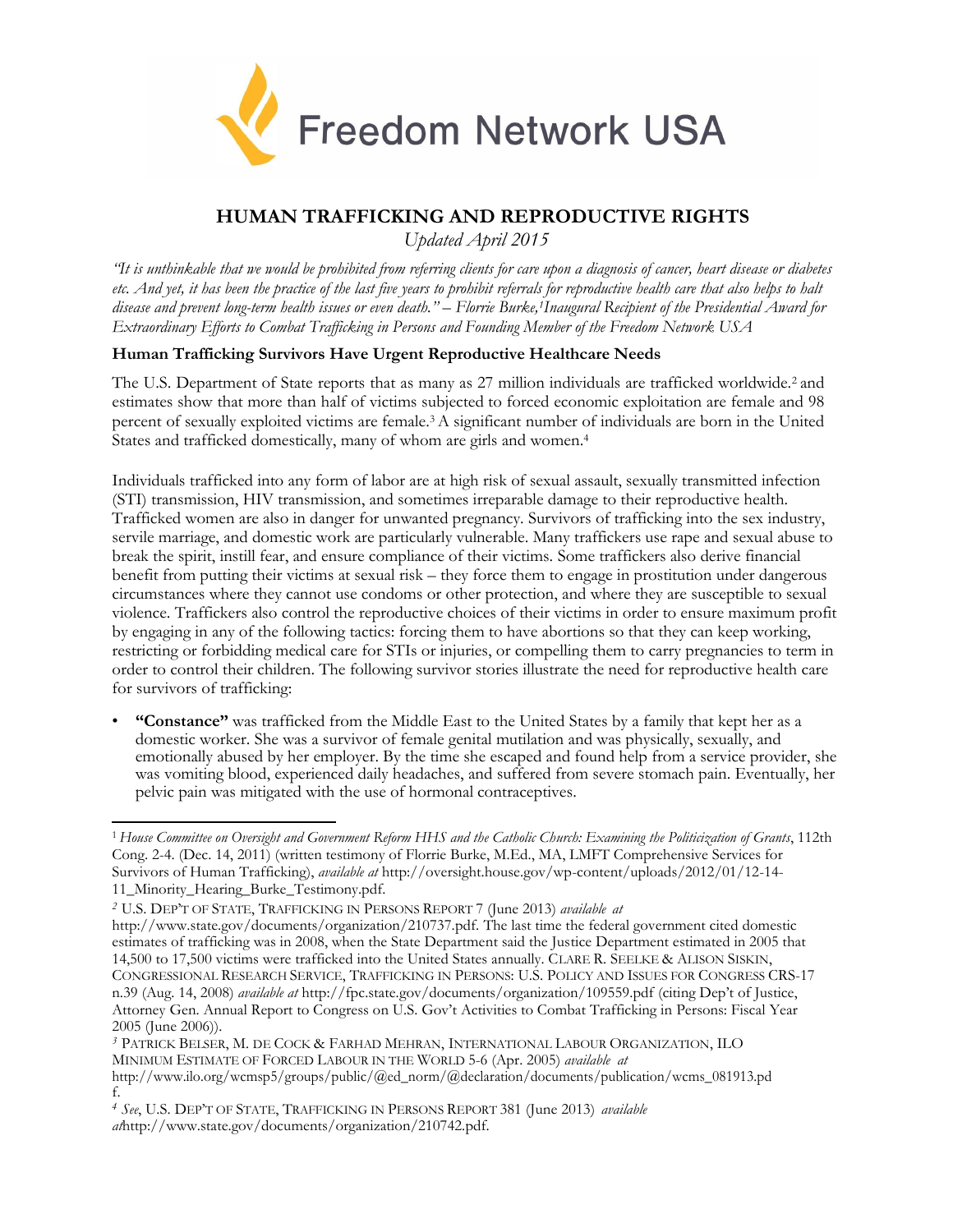- **"Maria"** was 18 years old when she was taken to the United States from Mexico after learning about a job as a waitress. Instead, upon arriving in the United States, Maria was taken to a trailer in Florida, where she was instructed that she owed a smuggling fee and would have to repay it through prostitution. She worked six days a week, 12 hours a day, serving 32 to 35 clients daily. She describes her body as "utterly sore and swollen." If any of the other victims got pregnant, they were forced to have abortions. The cost of the abortion was then added to the smuggling debt. She was eventually discovered in an immigration raid, whereupon agents put her into detention and did not provide her with any medical care.<sup>5</sup>
- **"Sarah"** was trafficked into New York from Azerbaijan and forced to engage in prostitution from 4:00 p.m. to 4:00 a.m., seven days a week. She was subject to severe physical and psychological abuse including "slapping, punching, kicking, cutting and burning." When she developed a vaginal cyst that caused swelling, pain, and bleeding, the trafficker ridiculed her, told her it would pass, and ordered her to continue working.<sup>6</sup>
- Four girls ages 14 to 17 were trafficked from Mexico and forced to work in a brothel 15 hours a day, seven days a week. In the brothel, customers were free to use or not use condoms, and thus the victims were not protected from sexually transmitted diseases or pregnancy. Due to the stress and trauma of the trafficking, one victim did not have a menstrual cycle for seven months. Two victims became pregnant and were forced to take medication to induce abortions.<sup>7</sup>
- **"Lauren"** was enslaved for six years as a domestic worker. During that time, she was repeatedly raped by her employer, her employer's son, and friends of the employer, none of whom used condoms. The woman described these events to caseworkers after she was freed and was referred for a complete gynecological exam. The exam showed that the woman had been infected with multiple STDs and due to the lack of treatment during her captivity, she had sustained permanent damage and a loss of fertility.<sup>8</sup>

### **A Victim-Centered and Rights-Based Approach to Care**

The Freedom Network (USA) uses and promotes a rights-based approach to direct services for victims and survivors of human trafficking. This approach places a trafficked person's priorities at the center of antitrafficking work. The model relies on voluntary, nonjudgmental assistance with an emphasis on selfdetermination to best meet an individual's short- and long-term needs.

As illustrated by the foregoing examples, giving survivors of human trafficking immediate access to full reproductive healthcare can literally save lives. However, even when a survivor's life is not in jeopardy, describing and offering all available options for reproductive health services begins to rebuild the survivor's sense of self-determination. In captivity, many survivors lose all control over their bodies and sexual lives. A client-centered approach to human trafficking gives survivors back what was lost – control over their reproductive and sexual health and choices.<sup>9</sup>

This restoration of agency and choice is especially important as prevention against future abuse and violence. In one 2012 study, women who had been trafficked into commercial sex had a high incidence of subsequent abusive relationships after leaving trafficking situations.10 The experience of trafficking, especially at a young age, may disrupt expectations of what is normal in familial, work, or romantic situations, and it may make it

<sup>5</sup>*Int'l Trafficking in Women and Children: Hearings Before the Subcomm. on Near Eastern and South Asian Affairs of the S. Comm. on Foreign Relations*, 106th Cong. 26 (2000) (statement of Inez, a trafficking survivor).

<sup>6</sup>Brief of Appellee, *United States v. Mammedov*, No. 06-2971-cr, 2007 WL 6370255 (E.D.N.Y. Nov. 14, 2007).

<sup>7</sup>Brief for Appellee, United States, *United States v. Jimenez-Calderon*, No. 03-3738, 2004 WL 4986150, at \*8 (3d Cir. Jan. 22, 2004).

<sup>8</sup>*HHS and the Catholic Church: Examining the Politicization of Grants (Minority Day of Hearing): Hearing before the H. Comm. on Oversight and Gov't Reform*, 112th Cong. 17 (Dec. 14, 2011) (written statement of Florrie Burke).

<sup>9</sup>*House Committee on Oversight and Government Reform HHS and the Catholic Church: Examining the Politicization of Grants*, 112th Cong. 2-4. (Dec. 14, 2011) (written testimony of Florrie Burke, M.Ed., MA, LMFT Comprehensive Services for Survivors of Human Trafficking), *available at* <http://oversight.house.gov/wp-content/uploads/2012/01/12-14-> 11\_Minority\_Hearing\_Burke\_Testimony.pdf.

<sup>10</sup>MELISSA DITMORE, ANNA MATERNICK & KATHERINE ZAPERT, SEX WORKERS PROJECT AT THE URBAN JUSTICE CENTER, THE ROAD NORTH: THE ROLE OF GENDER, POVERTY AND VIOLENCE IN TRAFFICKING FROM MEXICO TO THE U.S. 64 (Sep. 2012).